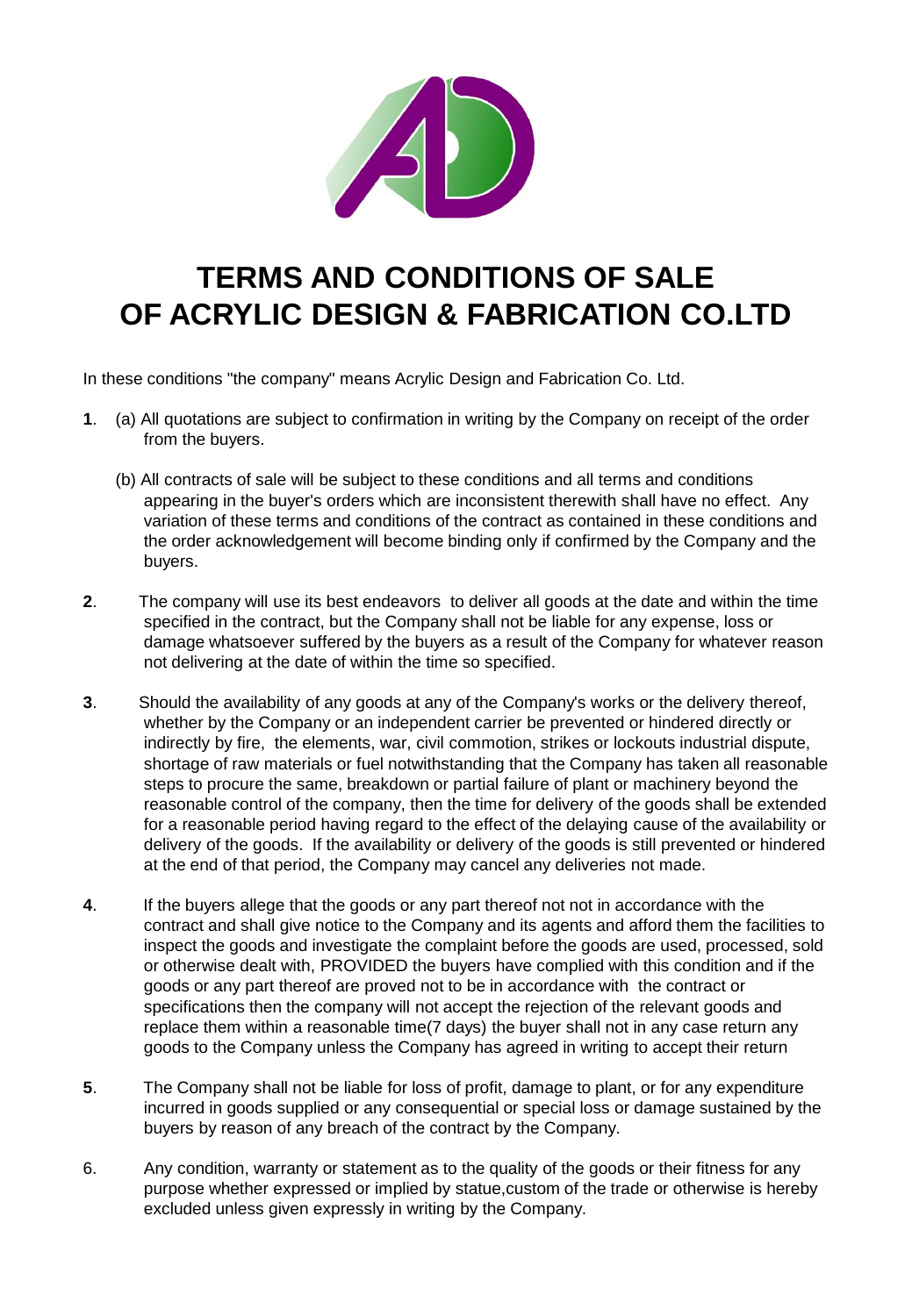- **7**. (a) Payment shall be made at the time specified. The amount of the price to be paid is specified on that face of the contract or calculated in accordance with the formula now specified. That amount shall not be subject to any discount or deduction except as agreed in writing by the Company. The Company shall be entitled to charge interest on all overdue payments.
	- (b ) Where the Company's quotations are based on prices quoted in currencies other than Euro's, they may be subject to revision if the rate of exchange ruling on the date of delivery or payment is different from that on date of quotation.
- **8**. Each part of delivery or installment of the goods shall be deemed to be sold under a separate contract and no default by the Company in respect of any part delivery or installment shall entitle the Buyers to treat the contract as repudiated in regard to any balance or installment remaining deliverable.
- **9**. The Company shall be entitled without prejudice to its other rights and remedies either to terminate wholly or partly every supply contract between itself and the buyer or to suspend any further deliveries under any or every contract if:
	- (a) any debt is overdue and unpaid by the buyers to the Company ; or
	- (b) the buyers have failed to provide any letter of credit, bill of exchange or any other security required by the contract ;
	- (c) the buyers have rejected, returned or failed to take delivery of any goods tendered by the Company otherwise than in accordance with the Buyers contractual rights.
	- (d) The buyers being a body corporate become insolvent, or pass a resolution or suffer an order of the Court to be made for their winding up, or have a had a receiver appointed (or carry out or undergo any analogous act or preceding under foreign law), being an individual or partnership become insolvent or suspend payment in whole or in part or propose or enter into any composition or arrangement with his or their creditors or have had a receiving order in bankruptcy made against him or them, or carry out or undergo any analogous act proceeding under foreign law.
- **11**. The Company shall be entitled to exercise its aforesaid right of termination or suspension at any time during which the event or default giving rise thereto has not ceased or been remedied.
- 12. The buyers shall not be entitled to withhold payment of any amount payable under the contract to the Company because of any disputed claim of the buyers not shall the buyers be entitled to set off against any amount payable under the contract to the Company or any Moines which are not presently payable by the company or for which the Company disputed liability